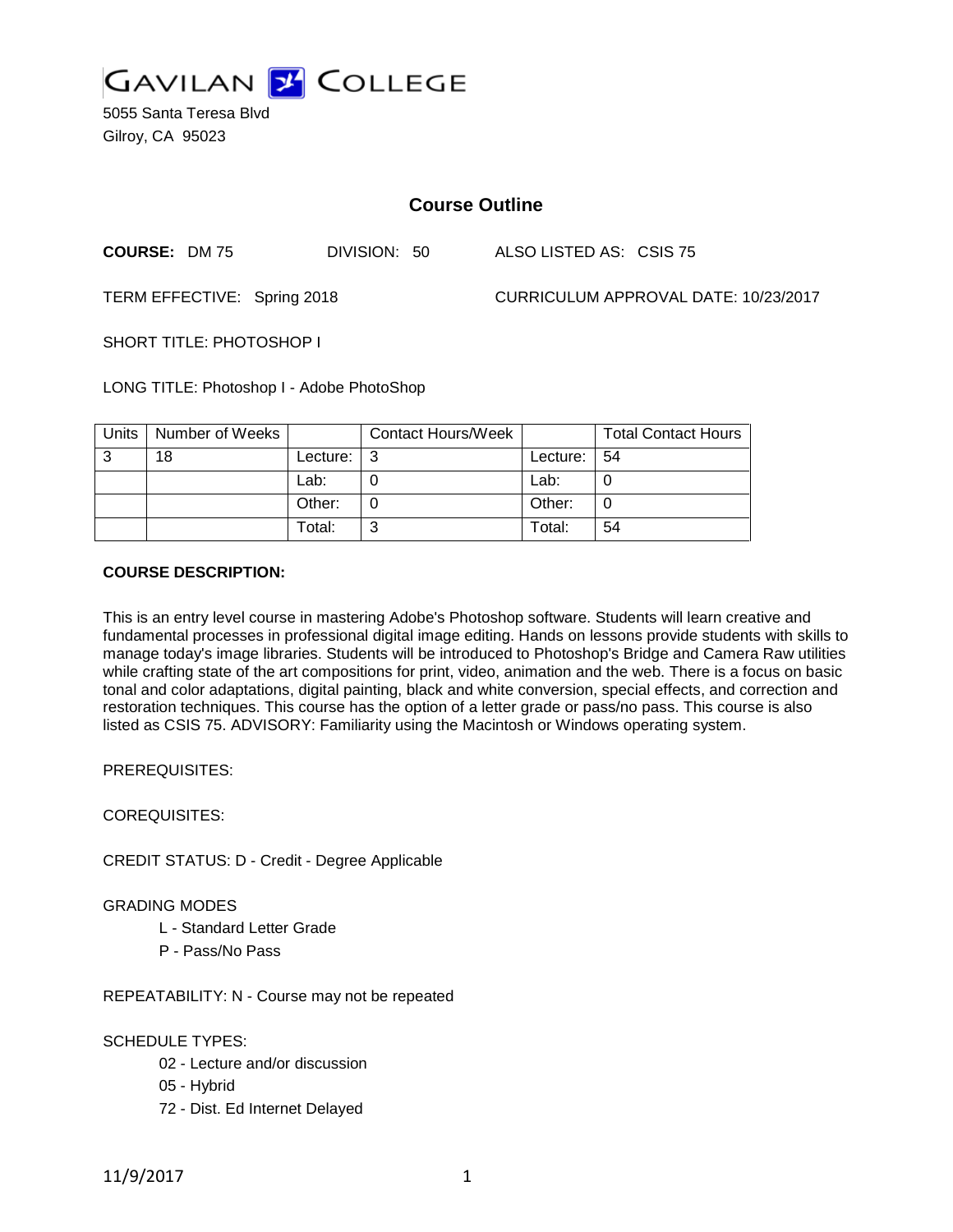# **STUDENT LEARNING OUTCOMES:**

1. Demonstrate the use of layers to effectively manipulate an image; in terms of color, hue, tonal quality, exposure, and fixing imperfections; as needed.

Measure of assessment: homework exercises, projects

Year assessed, or planned year of assessment: 2016

#### Semester: Fall

2. Create an image that incorporates multiple imported images, then adjust curves, levels, and hue/saturation values as well as painting on an image for hand coloring.

Measure of assessment: homework exercises, projects, demonstrations

Year assessed, or planned year of assessment: 2016

Semester: Fall

3. Solve technical problems for resolution and file size to determine printing resolution for the best digital output, including retouching and repairing a scanned or digitally captured photograph.

Measure of assessment: homework exercises, projects

Year assessed, or planned year of assessment: 2016

# **CONTENT, STUDENT PERFORMANCE OBJECTIVES, OUT-OF-CLASS ASSIGNMENTS**

Curriculum Approval Date: 10/23/2017

4 HOURS

Topic #1: Getting to Know the Work Area:

Starting to work in Adobe Photoshop. Using the tools. Using the options bar and other panels. Undoing actions in Photoshop. Customizing the workspace. Finding resources for using Photoshop. Checking for updates. Tools panel overview.

Student Performance Objectives: Evaluate which tools to use to integrate and manipulate multiple images electronically.

4 HOURS

Topic #2: Basic Photo Corrections:

Strategy for retouching. Resolution and image size. Getting started. Adjusting the color in Camera Raw. Straightening and cropping the image in Photoshop. Replacing colors in an image. Adjusting saturation with image adjustment layers. Repairing areas with the Clone Stamp tool and heating brush/patch tool set. Using the Spot Healing Brush tool. Using content-aware fill. Applying the Unsharp Mask filter. Saving the image for four-color printing.

Student Performance Objectives: Describe and demonstrate digital photographic retouching, restoration. 4 HOURS

Topic #3: Working with Selections:

About selecting and selection tools. Using the Quick Selection tool. Moving a selected area. Manipulating selections. Using the Magic Wand tool. Selecting with the lasso tools. Rotating a selection. Selecting with the Magnetic Lasso tool. Cropping an image and erasing within a selection. Refining the edge of a selection. Introduction to Path tool for selections.

Student Performance Objectives: Determine the appropriate selection method that best fits the digital image to be altered and utilize that method.

#### 4 HOURS

Topic #4: Layer Basics:

About layers - Getting started. Using the Layers Panel. Rearranging layers. Applying a gradient to a layer. Applying a layer style. Flattening and saving files.

Student Performance Objectives: Describe and demonstrate the use of layers to effectively manipulate an image.

4 HOURS

Topic #5: Correcting and Enhancing Digital Photographs:

About Camera Raw files. Processing files in Camera Raw. Merging exposures and applying advanced color correction. Correcting digital photographs in Photoshop. Correcting image distortion. Adding depth of field.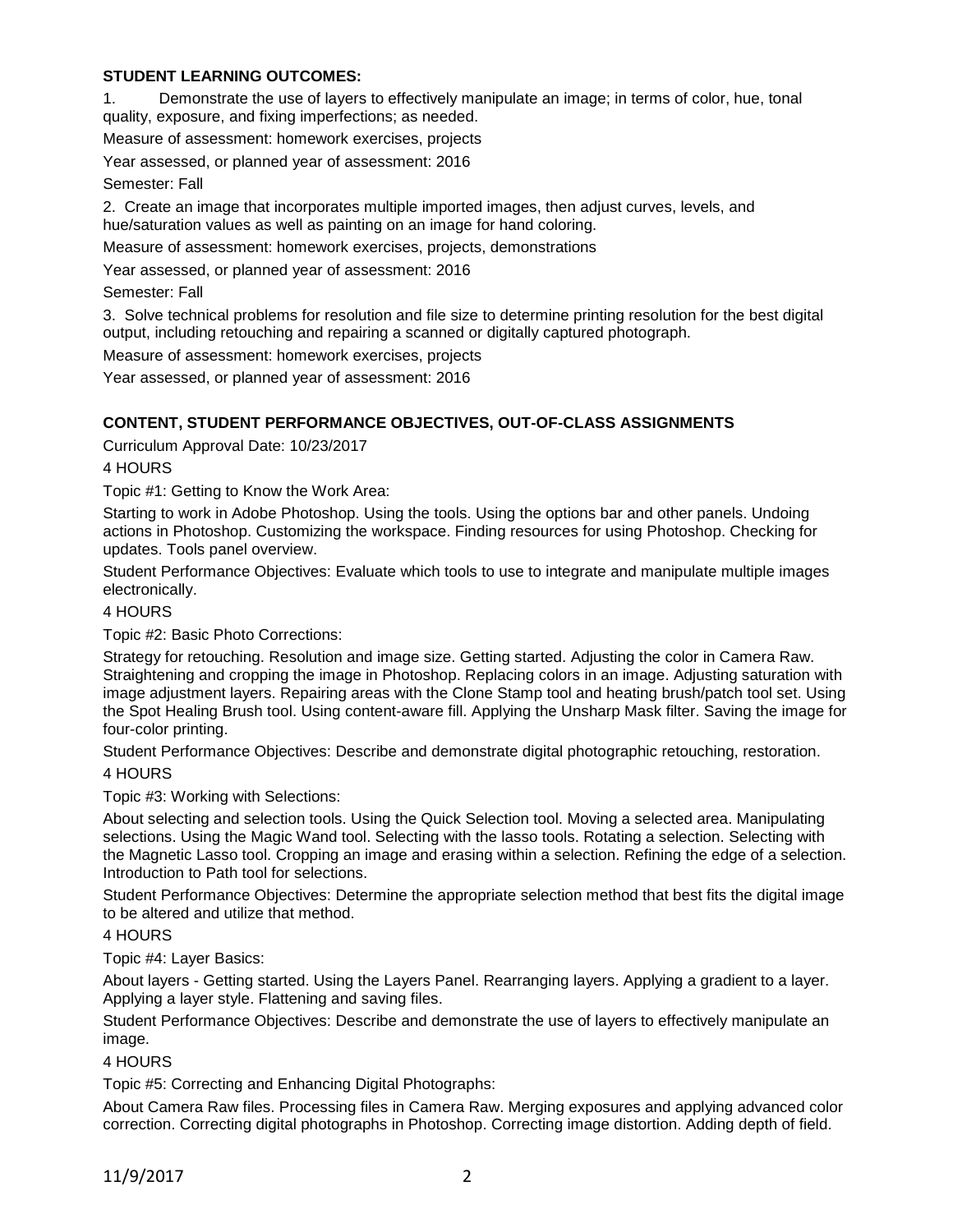Student Performance Objectives: Describe and demonstrate digital photographic retouching, restoration and colorization techniques of black and white photographs.

# 4 HOURS

Topic #6: Masks and Channels:

Working with masks and channels. Getting started creating a mask. Refining a mask. Using Paintbrush to edit a mask. Creating a quick mask. Manipulating and image with Puppet Warp. Working with channels. Controlling opacity of a mask with shades of gray.

Student Performance Objectives: Explain and demonstrate the process of masks and channels to alter or protect digital images.

#### 4 HOURS

Topic #7: Typographic Design:

About type. Getting started. Creating a clipping mask from type. Creating type on a path. Warping image type. Designing paragraphs of type.

Student Performance Objectives: Describe and demonstrate uses of type as an element of graphic design.

### 4 HOURS

Topic #8: Vector Drawing Techniques:

About paths and the Pen tool. Using paths with artwork. Creating vector objects for the background. Working with defined custom shapes.

Student Performance Objectives: Evaluate the appropriate software and techniques for creating bitmapped images and describe the basic differences and uses for raster and vector graphics.

### 5 HOURS

Topic #9: Advanced Layering:

Clipping a layer to a shape. Setting up a Vanishing Point grid. Creating your own keyboard shortcuts. Placing imported artwork. Adding artwork in perspective. Adding a layer style. Placing the side panel artwork. Adding more artwork in perspective. Adding an adjustment layer. Working with layer comps. Managing layers. Flattening a layered image. Merging layers and layer groups. Stamping layers.

Student Performance Objectives: Describe and demonstrate the use of layers to effectively manipulate an image.

# 5 HOURS

Topic #10: Advanced Compositing:

Assembling a montage of images. Applying filters. Hand-coloring selections on a layer. Applying Smart Filters. Adding drop shadows and a border. Matching color schemes across images. Automating a multistep task. Stitching a panorama.

Student Performance Objectives: Evaluate which tools to use to integrate and manipulate multiple images electronically. Utilize those tools.

# 5 HOURS

Topic #11: Preparing Files for the Web:

Selecting a web design work space. How to save a web or mobile format image. Using the Zoomify feature. Creating a web gallery.

Student Performance Objectives: Solve technical problems for scanning, resolution and file size to determine scanning and printing resolution for the best digital output.

#### 5 HOURS

Topic #12: Producing and Printing Consistent Color:

About color management. Specifying color-management settings. Proofing an image. Identifying out-ofgamut colors. Adjusting an image and printing a proof. Saving the image as a CMYK EPS file. Printing. Student Performance Objectives: Solve technical problems for scanning, resolution and color for the best print output.

2 HOURS

# **METHODS OF INSTRUCTION:**

Lecture, demonstration, guided practice.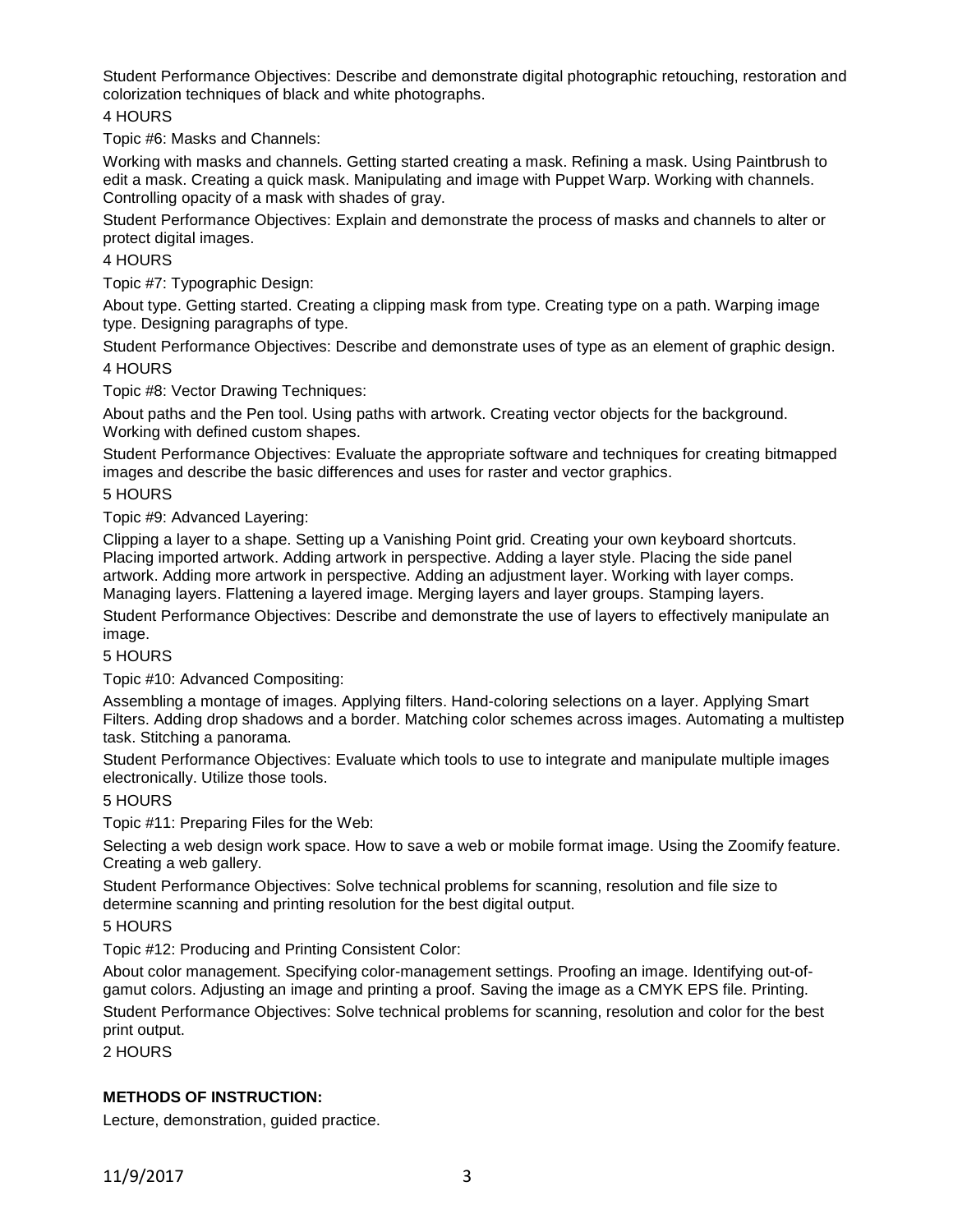# **OUT OF CLASS ASSIGNMENTS:**

Required Outside Hours: 26

Assignment Description: Review questions and answers from each topic presented.

Required Outside Hours: 78

Assignment Description: Homework, Problem Solving Demonstrations, Projects: Topic #1 - Search for resources on the web and list them to share with the class. Topic #2 - Retouch and repair a photo from existing files. Topic #3 - Create a new image from an existing file using these techniques. Topic #4 - Create a montage or collage from existing files. Topic #5 - Retouch and repair a photo from existing files. Colorize or tint the photograph. Topic #6 - Create adjustment layers and layer masks to solve the stated problems with existing files. Topic #7 - Create an image that effectively incorporates both text as a design element. Create and manipulate bit-mapped text. Topic #8 - Create an image that combines vector based text and images. Topic #9 - Create an image that includes imported artwork in perspective and multiple layers. Topic #10 - Create an image that incorporates multiple imported images. Adjust curves, levels, and hue/saturation values. Topic #11 - Prepare given images for use on the Web. Topic #12 - Prepare given images for scanning and printing.

### **METHODS OF EVALUATION:**

Problem-solving assignments Percent of total grade: 60.00 % Problem-solving demonstrations: 20% - 60% Homework exercises, Projects Skill demonstrations Percent of total grade: 30.00 % Skill demonstrations: 20% - 50% Demonstration exercises Objective examinations Percent of total grade: 0.00 % Objective examinations: 0% - 10% Multiple Choice, True/False, Completion Other methods of evaluation Percent of total grade: 10.00 % 0% - 30% Student participation

# **REPRESENTATIVE TEXTBOOKS:**

Required Representative Textbooks Adobe Creative Team. Adobe Photoshop Classroom in a Book . Adobe Press,2017. Reading Level of Text, Grade: 12+ Verified by: Grzan

#### **ARTICULATION and CERTIFICATE INFORMATION**

Associate Degree: GAV C1, effective 200630 CSU GE: IGETC: CSU TRANSFER: Transferable CSU, effective 200630 UC TRANSFER: Not Transferable

SUPPLEMENTAL DATA: Basic Skills: N Classification: Y Noncredit Category: Y

11/9/2017 4